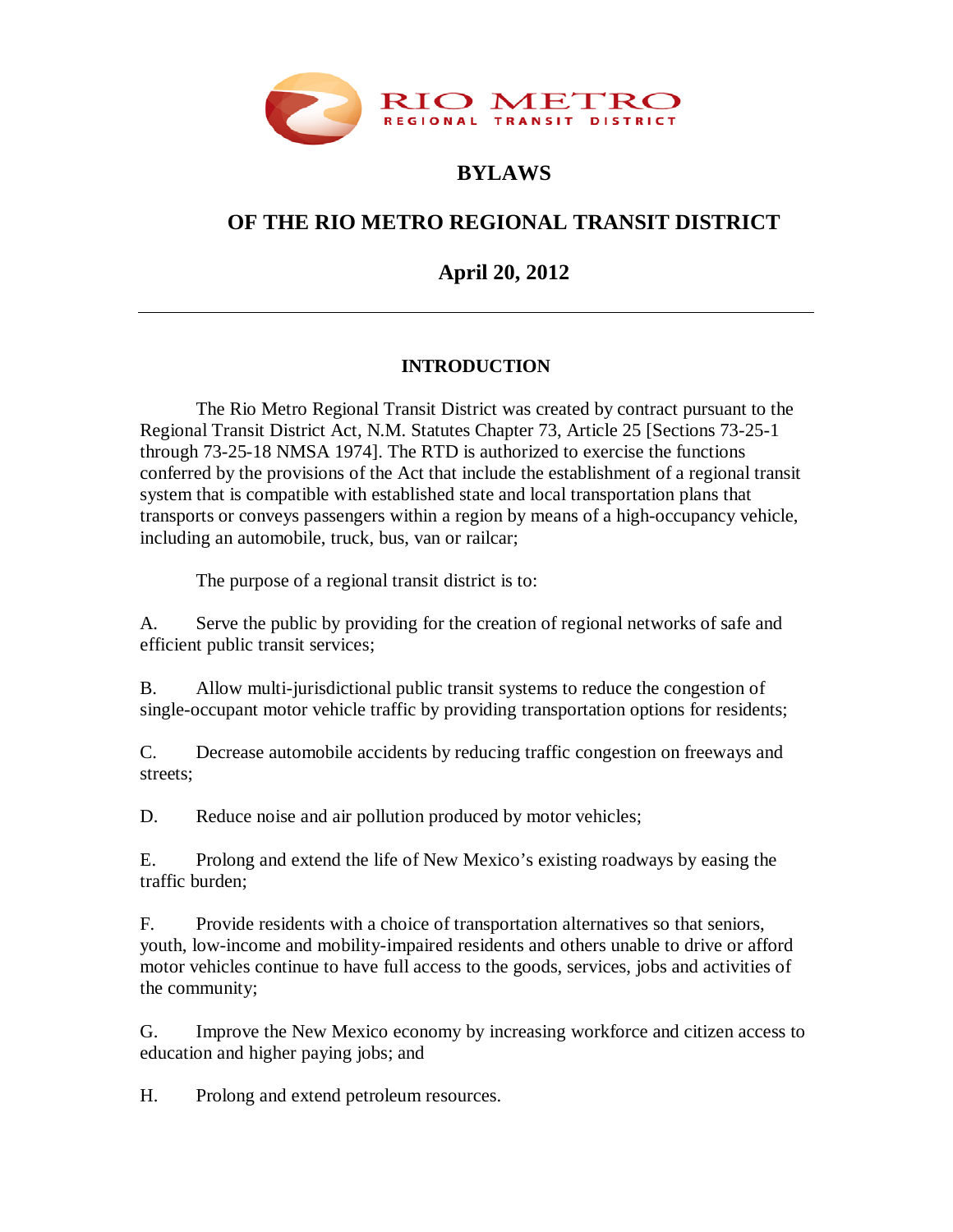#### **ARTICLE I DEFINITIONS**

"Act" means the Regional Transit District Act;

"Ad Hoc Committee" means a committee of the District established to advise and assist the Board and the Chief Executive Officer of the District in the performance of their respective duties. This committee shall dissolve at such time as the committee has completed its work or by a resolution approved by the Board;

"Agenda" means a list and/or summary of proposed action items for review, recommendation, and final decision, if applicable, by the Board;

"Associate Member" shall mean a non-voting member of any governmental unit or other entity which is not otherwise eligible for participation as a Member. Including a public agency, quasi-public agency, political subdivision of the state, or other organizations determined appropriate for non-voting membership in the District by the Board.

"Board" means the board of Directors of the District;

"Board Chair" means the Director confirmed by majority vote of the Board Membership to serve as chairperson of the Board;

"Board Membership" means all Directors of the Board;

"Chief Executive Officer" is the individual responsible to the Board for the day-to-day operations of the District and other responsibilities as assigned to him/her by the Board;

"Committee" means a permanent committee of the District established to advise and assist the Board and the Chief Executive Officer of the District in the performance of their respective duties;

"Committee Chair" means the individual appointed by the Board Chair as chairperson of any Committee;

"Consent Agenda" means a portion of the printed Agenda listing action items that are believed to be routine and non-controversial actions of government not subject to question, such as approval of minutes, commendations and declarations, standard agreements and procurements and grants contracts;

"Construct" or "Construction" means the planning, designing, engineering, acquisition, installation, building, remodeling or rehabilitation needed for the operations of a regional transit system;

"Department" is an administrative and budgetary unit of the District;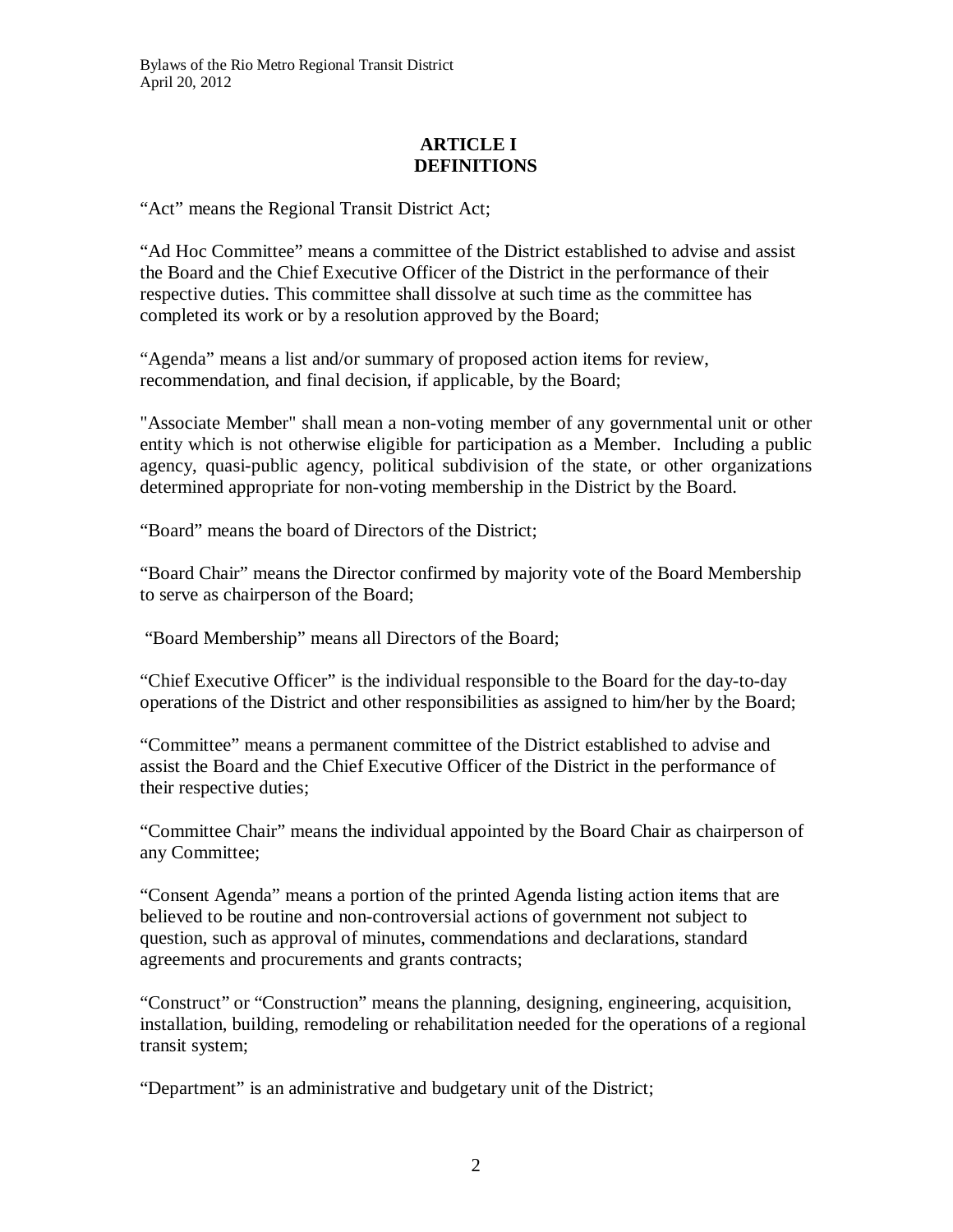"Director" means any person appointed as a Director or Alternate Director pursuant to Section 3C of the Mid-Region Transit District Governmental Unit contract;

"District" means the Mid Regional Transit District which is a political subdivision of the state and which was created pursuant to the Act;

"Emergency" refers to unforeseen circumstances that, if not addressed immediately by the Board, will likely result in injury or damage to persons or property or substantial financial loss to the District;

"Member" shall mean a Director, as defined in this section, which is a party to the Mid-Region Transit District Governmental Unit Contract

"Ordinance" means a rule established by the Board, in the form of a permanent rule of action, law or regulation;

"Resolution" means a course of action determined or decided on by the Board;

"Subcommittee" means any group selected by the Board Chair or majority of Board members to assist the Board; or a Committee Chair or majority of committee members to assist the Committee. Subcommittees shall be assigned specific tasks and responsibilities and, in addition to Board members, may include representatives of other public agencies and citizens; and

"Teleconference" means attendance at a meeting by two-way communication that allows an absent Director to be heard by other Directors attending the meeting and the public.

#### **ARTICLE II COMMITTEES**

#### **Section 1: Generally**

The Board Chair may appoint Directors to committees. Any Director is welcome to attend any committee meeting, however, the actual Directors assigned to that committee will determine a quorum. Only committee members can vote. The primary responsibility for developing a committee agenda lies with the Chair of the committee. However, by a majority vote of committee members in attendance, an item can be added to a future committee agenda.

## **Section 2: Duties**

Board committees shall review issues and make recommendations to the Board regarding any matter within the Board's power or authority.

#### **Section 3: Standing Committees**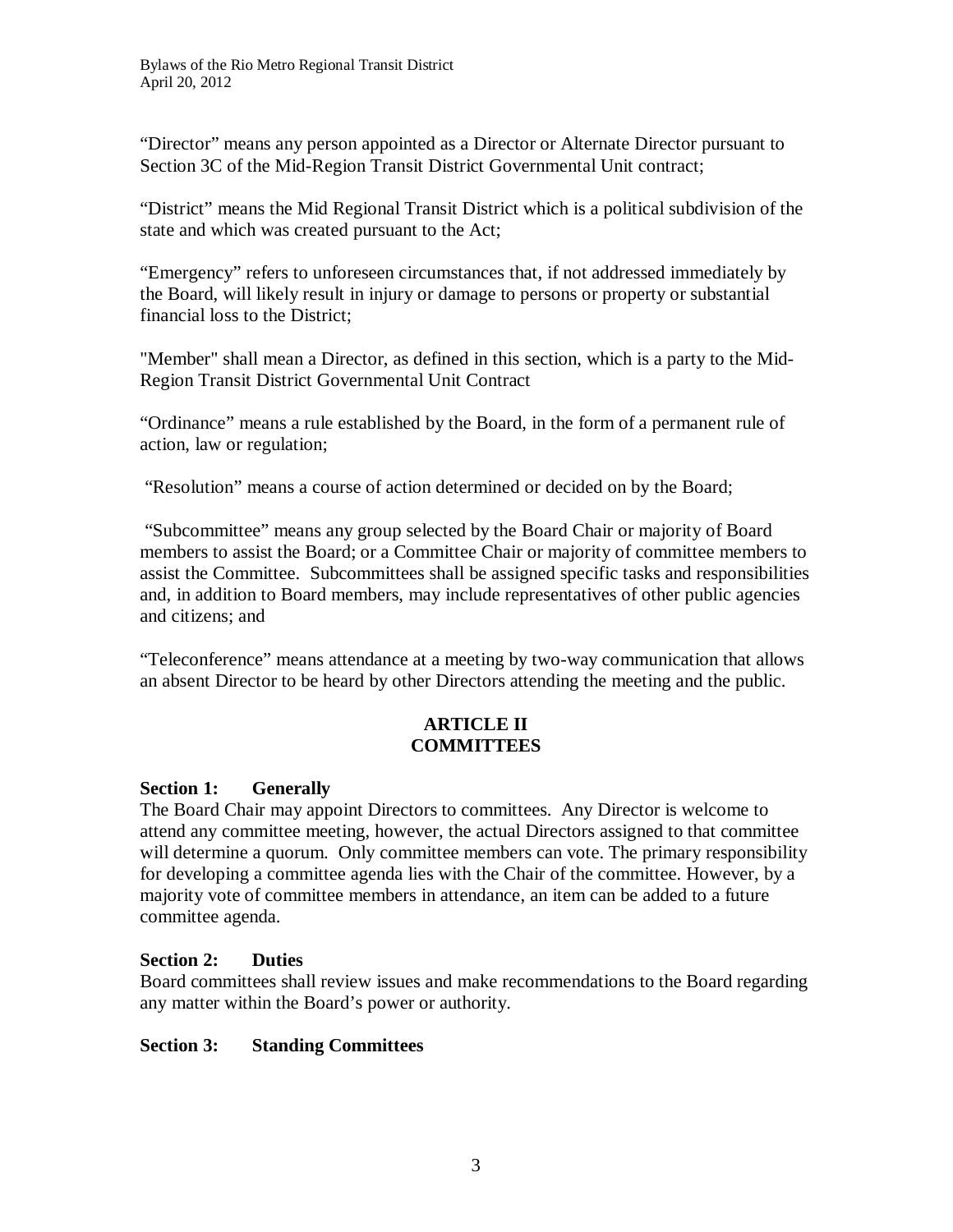The Board may establish or eliminate standing committees by a majority vote of the Board Membership. The Board Chair shall appoint the Committee Chair and the members of the committee.

#### **Section 4: Ad Hoc Committees**

The Board Chair may establish ad hoc committees as s/he deems appropriate or such committees may be established by resolution approved by the Board. The Board Chair shall designate the Chair of any ad hoc committee. All ad hoc committees shall dissolve either at such time as the committee has completed its work or by a resolution approved by the Board.

#### **ARTICLE III MEETINGS and NOTIFICATION**

#### **Section 1: Generally**

All meetings of the Board and all committee meetings shall be open to the public, except for those agenda items for which board or committee members desire to go into a closed session and are allowed to do so under the provisions of the Open Meetings Act, NMSA  $$10-15-1(H).$ 

#### **Section 2: Regular Meetings**

An annual schedule of regular monthly Board meetings for the upcoming fiscal year shall be adopted by the Board annually at their June meeting. The schedule shall include dates, times and locations. If subsequent changes to the schedule are required, notice of the changes will be sent at least 14 days prior to the scheduled meeting.

#### **Section 3: Committee Meetings**

The Board shall establish the schedule for committee meetings.

#### **Section 4: Ad Hoc Committee Meetings**

The Ad Hoc Committee chair shall establish the Ad Hoc Committee schedule.

#### **Section 5: Special Meetings**

Special meetings may be called when action or attention requires immediate discussion. Special meetings of the Board shall be called by the Board Chair or whenever a request is made to the Board Chair by seven or more Directors.

#### **Section 6: Emergency Meetings**

The Board Chair may call emergency meetings or whenever a request is made to the Board Chair by ten or more Directors.

#### **Section 7: Board Attendance**

#### **A. Generally**

Each Director is expected to serve faithfully by attending all meetings. If a Director is absent from six meetings of the Board, including regular, special and committee meetings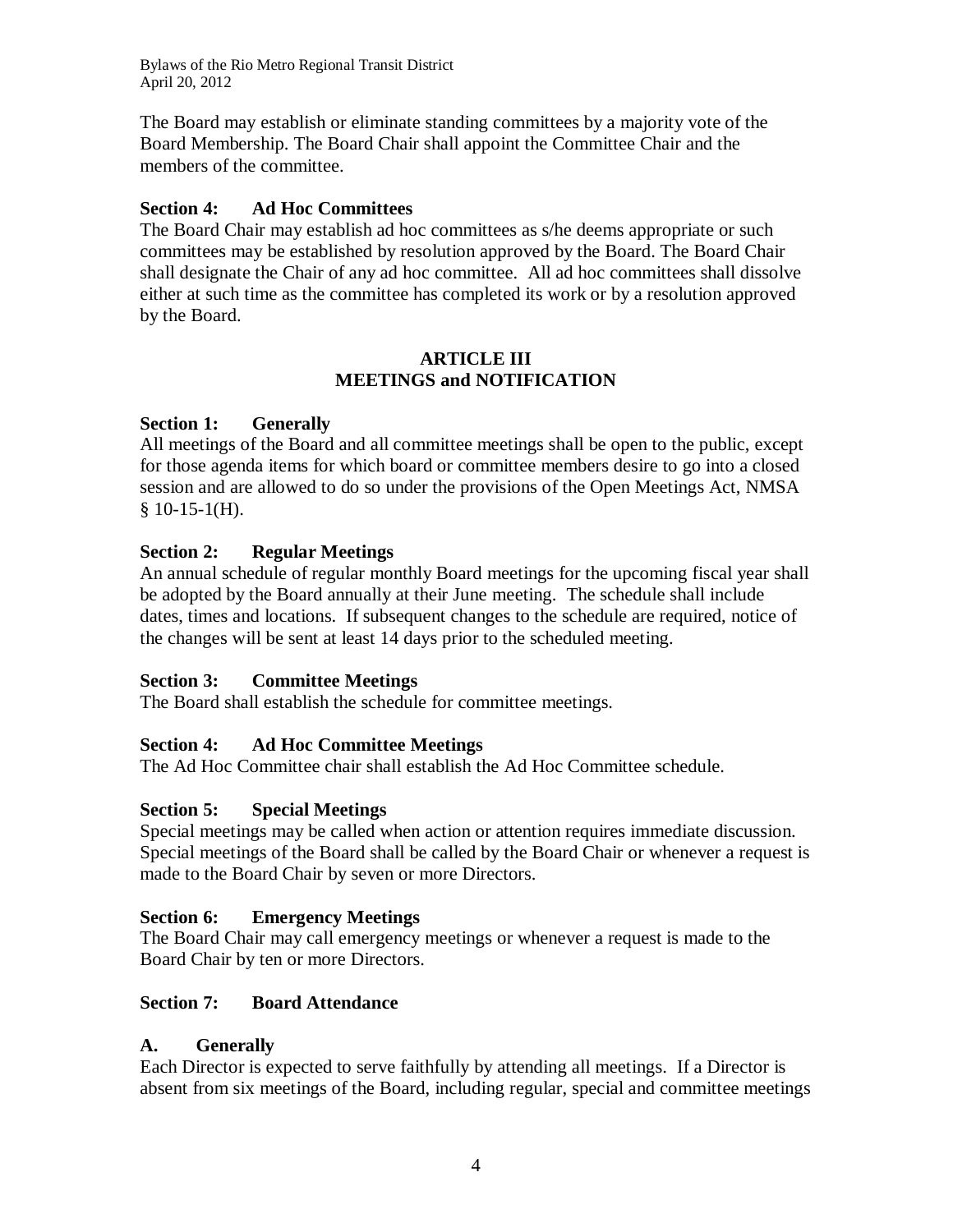duly called and noticed, without being excused by the Board Chair or the committee chair, the Board Chair may notify the governing unit that appointed the Director of such absenteeism and request that the current director be removed and that the governmental unit appoint a new director who can regularly attend the meetings.

## **B. Attendance by Teleconference**

With the consent of the Board Chair, a Director may attend a meeting via teleconference. Directors shall be required to notify the Chief Executive Officer of the Director's desire to participate in such meeting at least forty-eight (48)- hours prior to the time the meeting is scheduled to convene. A Director attending a meeting by teleconference shall verbally signify his or her vote for each motion being considered during the meeting until such time as the Director verbally indicates his or her desire to withdraw from the meeting. Such withdrawal shall be recorded in the meeting minutes as part of the official record.

## **Section 7: Board Compensation**

Directors may receive compensation in the amounts provided in the New Mexico "Per Diem and Mileage Act" [Sections 10-8-1 to 10-8-8 NMSA 1978], for regular, special and emergency board meetings, as well as committee meetings in furtherance of a purpose of the Board or a committee created by the Board. Additionally, Directors may receive reimbursement for reasonable expenses occurred in serving in such capacities pursuant to such procedures as may be established by the Board.

## **Section 8: Adjournment**

The Board may adjourn any regular, special or emergency meeting by an affirmative vote of the majority of the Directors in attendance.

## **Section 9: Notice to the Board**

## **A. Generally**

Notice of regular board meetings, special board meetings and committee meetings shall be made in writing and delivered, faxed, or sent by first class mail to each Director and/or committee member at the last known address as shown by the records. Upon request of a Director or the committee member, notice may be given by electronic means. Notice of an emergency board meeting shall be made in writing and delivered, faxed or sent by email to each Director at the last know address as shown by the records. Each notice shall contain the date, time, and place of the meeting, and an agenda for the meeting.

## **B. Notice of Regular Board and Committee Meeting**

Notice of a regular Board and committee meetings shall be made at least three (3) days prior to the day of the scheduled meeting.

## **C. Notice of Special Board and Committee Meetings**

Notice of a special Board and committee meetings shall be made at least two (2) days prior to the day of the scheduled meeting.

## **D. Notice of an Emergency Board Meeting**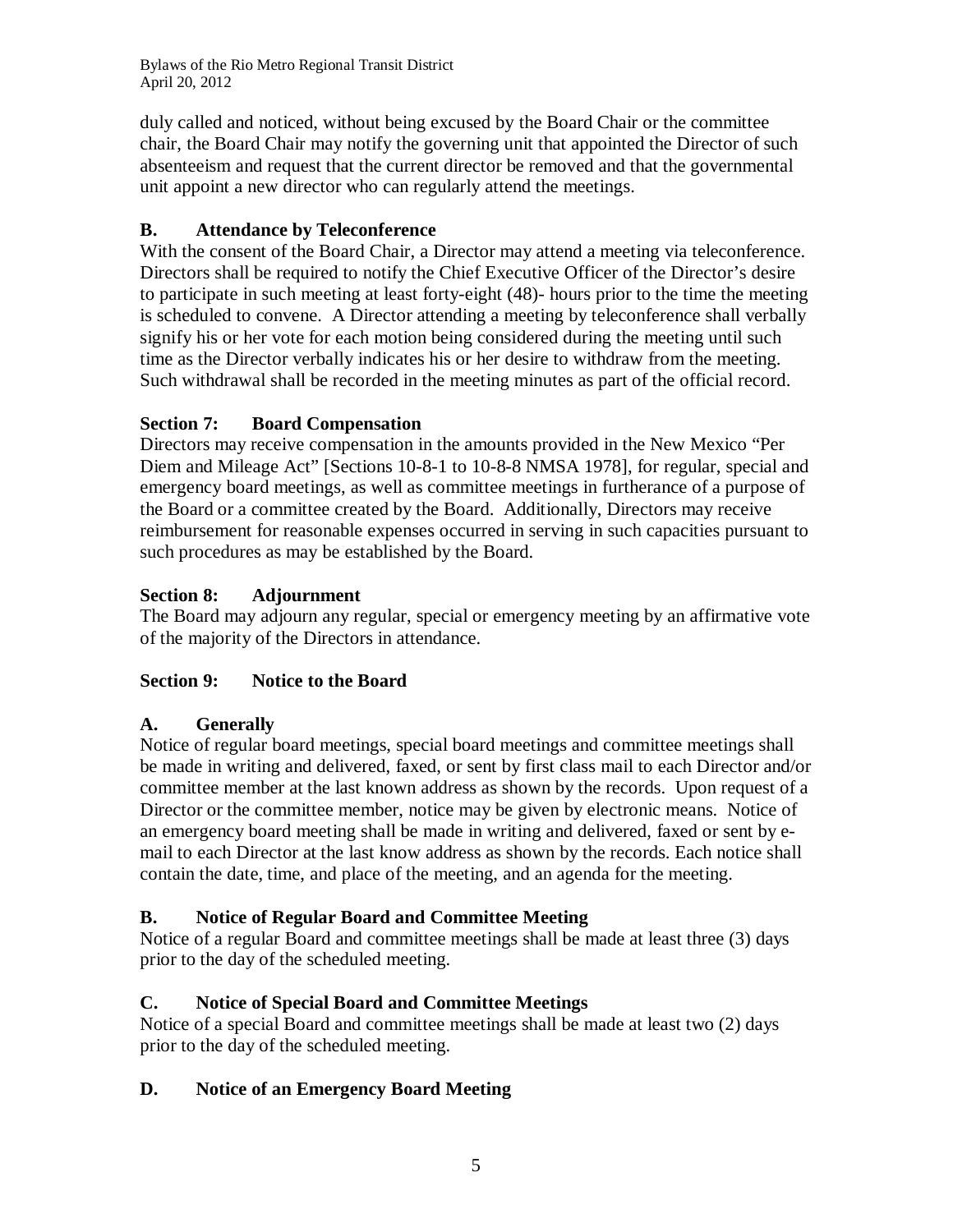Notice of an emergency Board meeting shall be made at least twenty-four (24) hours prior to the meeting, unless threat of personal injury, property damage or substantial financial loss to the District requires less notice.

## **E. Waiver of Notice**

A Director or committee member may waive the right to notice of a meeting(s) by expressing his or her consent to the holding of the meeting(s) and having such consent recorded in the minutes of the meeting.

## **Section 10: Official Notice to the Public**

## **A. Generally**

The Board shall give at least a three (3) day notice for a regular Board meeting, at least two (2) day notice of a special Board meeting and at least a twenty-four (24)-hour notice of an emergency Board meeting, unless threat of personal injury, property damage or substantial financial loss to the District requires less notice.

## **B. Posting of Public Notice for Board Meetings**

At a minimum, public notice shall:

- 1. Include an agenda containing a list of specific items of business to be discussed or transacted at the meeting or information on how the public may obtain a copy of the agenda; and
- 2. Be sent to those broadcast stations licensed by the federal communications commission and newspapers of general circulation that have made a written request for notice of public meetings; and
- 4. Be provided on the District's bulletin board that shall be located in its administrative offices in a place readily accessible to the public; and
- 5. Be furnished to the County Clerk of each member governmental unit to be posted on a bulletin board located at a place convenient to the public; and
- 6. Be provided on the District's Web site.

## **C. Posting of Public Notice for Board Committee Meetings**

At a minimum, public notice shall be given at least twenty-four (24) hours before the committee meeting and:

- 1. Be provided on the District's bulletin board that shall be located in its administrative offices in a place readily accessible to the public; and
- 2. Be provided on the District's Web site.

## **ARTICLE IV**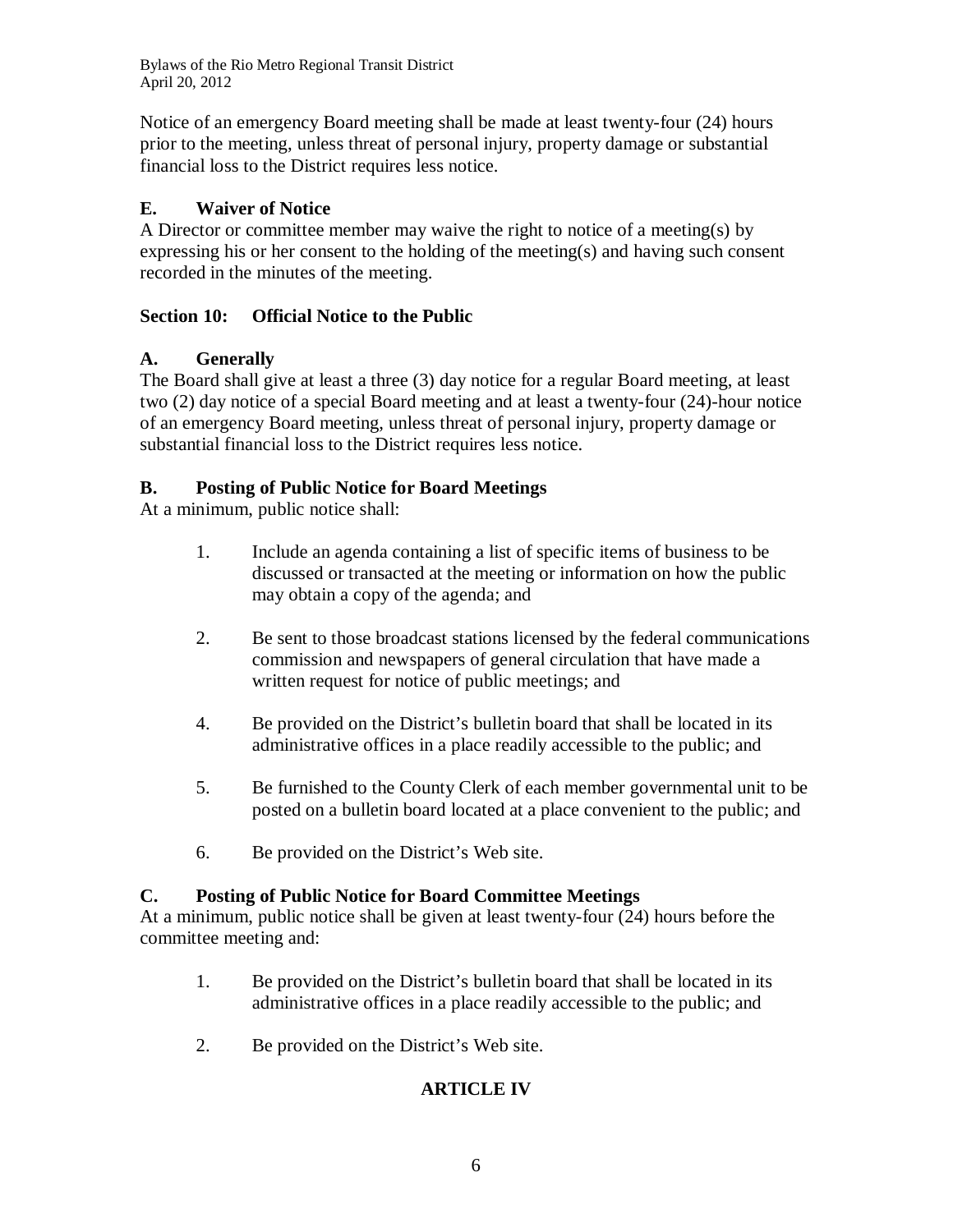## **CONDUCT OF BUSINESS**

### **Section 1: Quorum**

A majority of the Board Membership shall constitute a quorum for the purposes of conducting Board business, unless a greater number is required by state legislation or by the Mid-Region Transit District Governmental Unit Contract. A majority of the members of a committee shall constitute a quorum for the purposes of conducting committee business.

#### **Section 2: Actions of the Board**

#### **A. Generally**

All actions of the Board shall be by written resolution or ordinance.

## **B. Approval of Final Action Items**

Unless required by the Act, the Mid-Region Transit District Governmental Unit Contract, or the Mid-Region Transit District Bylaws, an affirmative vote by a majority of the Directors in attendance is required for passage of a final action item.

#### **Section 3: Voting**

## **A. Votes Recorded**

Actions taken by the Board shall be taken by motion adopted by voice vote or show of hands, as determined by the Board Chair. However, any Director may demand a roll call on any vote.

## **B. Presumption of Assent**

There shall be no presumption of assent. Whenever an action is taken at a meeting of the Board, it shall be necessary for a Director to be present in the room (unless there is an approved attendance by teleconference) and voting in order for the minutes to reflect the Director as having voted.

#### **C. Abstention**

No Director in attendance may abstain from voting on any matter proposed for action unless he or she believes that a vote on the matter may present a conflict of interest personal to the abstaining Director. Such an abstention shall be indicated by the Director prior to or at the conclusion of a voice vote or at the time of the Director's roll call vote.

## **Section 4: Order of Business**

The business of all meetings shall be transacted as far as practicable in the order of business as set forth in the agenda. At any meeting where a new Director is to be seated, the announcement of him/her joining the board shall be conducted prior to the determination of a quorum.

## **Section 5: Agenda Subjects**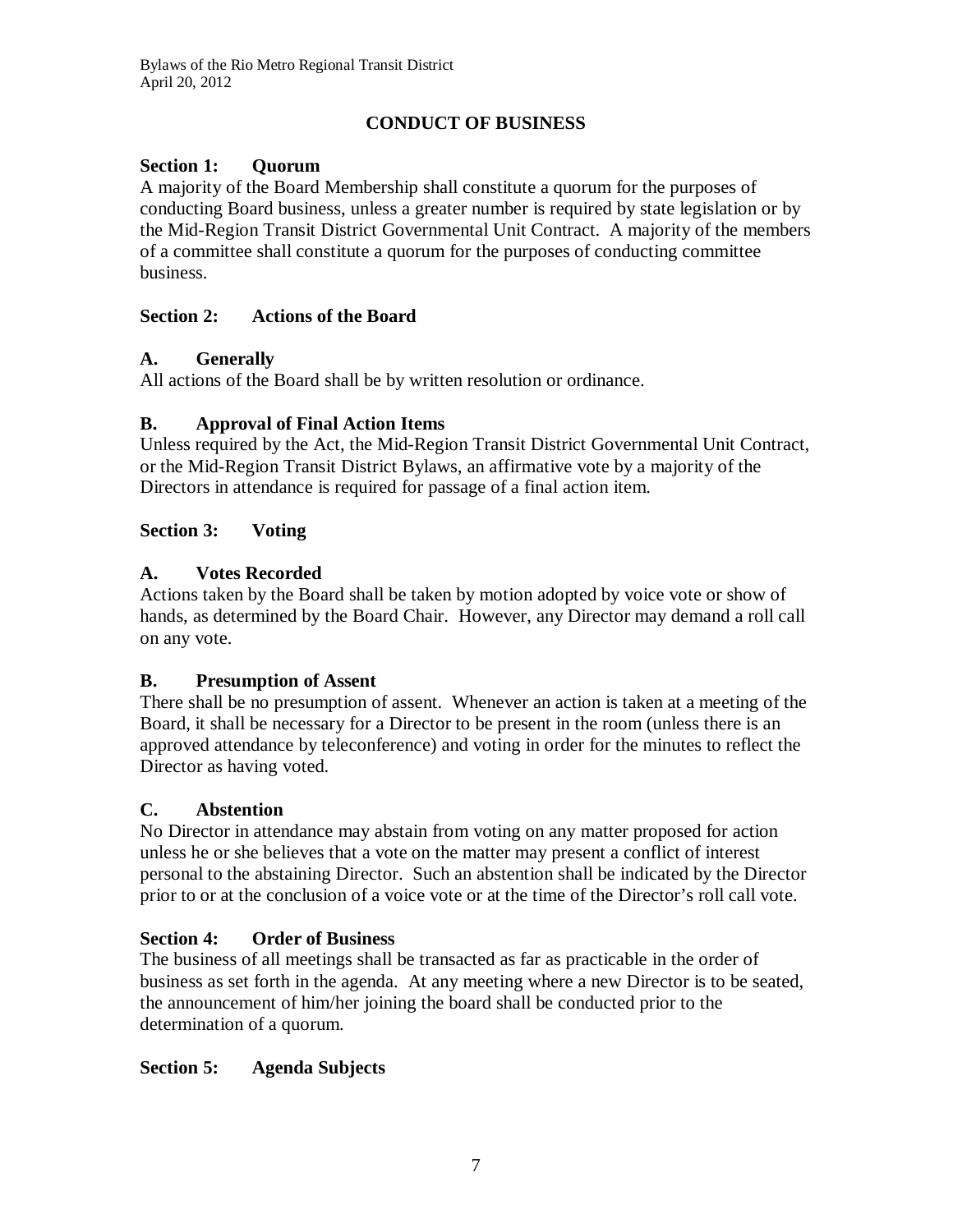## **A. Generally**

Subjects may be placed on the agenda by the Board Chair, the Chief Executive Officer, or upon written request of four (4) Directors. No action shall be taken by the Board on subject matters which were not stated on the final agenda that was posted in the District's administrative offices at least 24-hours before the scheduled Board meeting. The Board may recite specific factual information or existing policy in response to an inquiry made at a meeting about a subject which was not on the agenda. Any deliberation, discussion or decision with respect to the inquiry shall be limited to a proposal to place such subject on the agenda for a subsequent meeting of the Board for which notice shall be provided.

## **B. Placing Items on the Consent Agenda**

Matters of a routine nature may be acted upon by the Board through the use of a Consent Agenda. Actions that are forwarded to the Board from a committee with a "do-pass" recommendation may be included on a Consent Agenda.

## **C. Removal from the Consent Agenda**

Before the vote is taken on the Consent Agenda, Directors may indicate that it includes matters on which they may have a question, or which they would like to discuss. Any Director has a right to remove an item from the Consent Agenda, in which case that item will be transferred to the regular Agenda so that it may be considered and voted on separately.

## **Section 6: Records**

## **A. Generally**

All resolutions and ordinances passed by the Board shall be recorded in a book of approved resolutions and ordinances maintained by the District, as soon as practicable after their passage. Records shall also be made in all other proceedings of the Board, reports entered into the record, certificates, contracts, bonds given by officers, employees, and any other agents of the District, and all public acts. Records shall be public records and shall be open for public inspection.

## **B. Minutes**

At a minimum, Board and committee minutes shall include the date, time and place of the meeting, the names of Directors in attendance and those absent, the substance of the proposals considered and a record of any decisions and votes taken that show how each Director voted. Minutes shall be public records and shall be open for public inspection.

## **Section 7: Public Observation Comment**

There shall be allocated a period of time during any meeting in which the Board may entertain brief comments from the public. The scope, duration and timing of the public comment period shall be determined by the Board Chair.

#### **ARTICLE V BUDGET AND FINANCE**

**Section 1: Fiscal Year**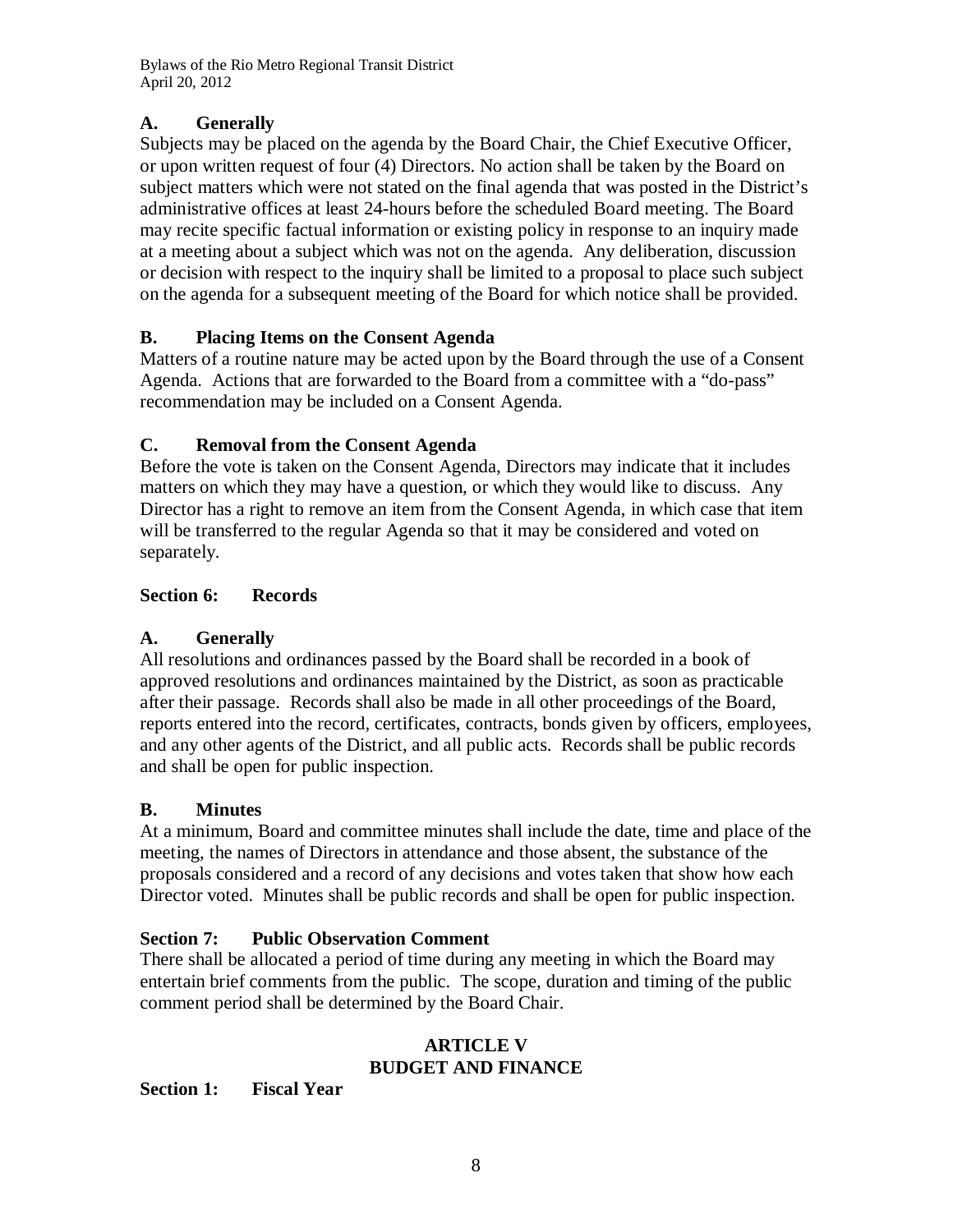The fiscal year of the District shall commence on July 1 and end on June 30 of the following year.

#### **Section 2: Accounts**

The Board shall approve a complete system of accounts, shall designate authorized representatives to invest funds, withdraw money from authorized accounts, and complete other transactions as required, and shall approve and regularly review such policies governing financial matters as necessary.

#### **Section 3: Public Finances**

#### **A. Generally**

The District shall conform to rules and regulations issued by the Local Government Division (LGD) of the Department of Finance and Administration, state of New Mexico, on issues including, but not limited to:

- 1. Keeping all books, records and accounts in the form prescribed by the LGD; and
- 2. Making all reports as may be required by the LGD

#### **B. Budget Process**

The Chief Executive Officer shall prepare annually a preliminary budget for the ensuing fiscal year including operation and maintenance expenses, debt service and any provisions for capital expenditures. Every preliminary budget shall also set forth a statement of the sources of funds and estimated revenues available to defray such expenditures. Every preliminary budget shall be based on a five (5) year financial plan. In the preparation of each preliminary budget, the classifications and divisions into which such budget shall be divided shall comply with the requirements of any relevant contract, generally accepted accounting principles, or as otherwise provided by the Act or other laws.

#### **C. Adoption of Annual Budget**

The Board shall adopt by an affirmative vote of the majority of the Directors in attendance an annual budget for the ensuing fiscal year by May 15. Copies of the annual budget shall be filed in the office of the District and with the designated state officials in compliance with the Act and other laws.

#### **D. Amendment of Annual Budget**

The Board may, by an affirmative vote of the majority of the Directors in attendance, adopt an amended annual budget when reasonable and necessary, subject to contractual conditions or requirements existing at the time the need for such an amendment arises. The Board must approve all increases or decreases to the net operating expense line, total capital budget line and total operating revenue line of the District's annual budget.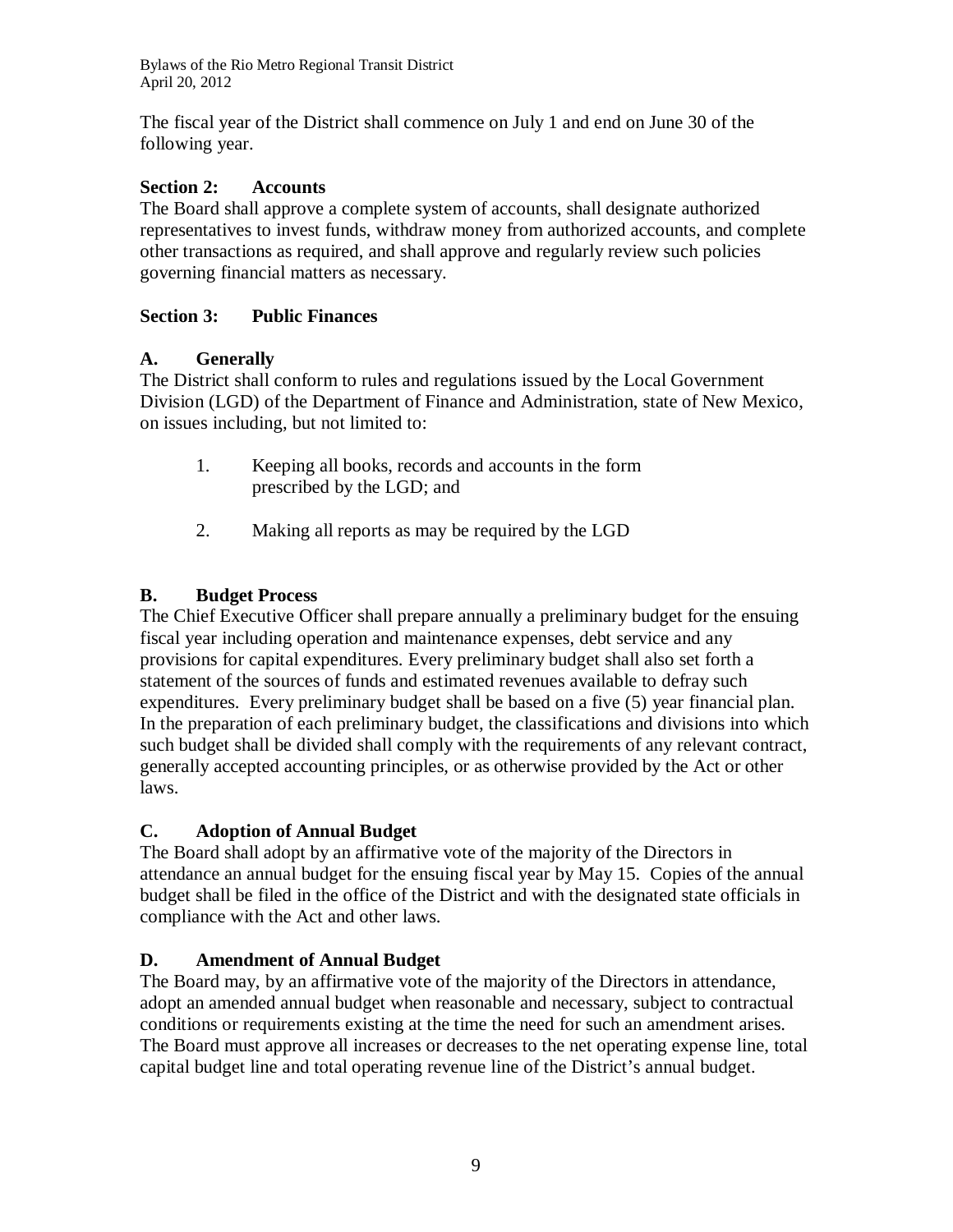## **Section 4: Appropriations**

## **A. Generally**

The Chief Executive Officer shall approve all revisions to departmental budgets or between departmental budgets provided that the revisions do not result in any changes to the net operating expense line or total operating revenue line of the District's annual budget, and s/he shall report such changes to the Board at the next regularly scheduled Board meeting.

## **B. No Contract to Exceed Appropriations**

Except as otherwise provided in these Bylaws, neither the Board nor any officer nor employee shall have authority to make any contract, or otherwise bind or obligate the District to any liability to pay any money for any of the purposes for which provision is made in the approved budget in excess of the amounts of such budget for any such fiscal year. Any contract in violation of the above may be ratified by the Board acting pursuant to its delegate authority.

## **Section 5: Annual Audit**

The Board shall have an audit of the affairs of the District prepared following the end of each fiscal year by an independent certified public accountant or a firm of independent public accountants. The annual audit shall be conducted by persons who have no direct or indirect personal interest in the fiscal affairs of the District and are qualified and experienced in public accounting and the auditing of public bodies. The auditor shall provide a signed auditor's opinion as to the fair presentation of the financial position of the District, the results of the District's operations and changes in its financial position for the fiscal year ended. The Board shall cause such other audits to be made as it deems necessary. The annual audit shall be open to public inspection.

## **Section 6: Procurement**

Pursuant to §73-25-5(G)7 of the Act, the Board shall prescribe in accordance with the state Procurement Code, methods for auditing and allowing or rejecting claims and demands for:

- 1. The awarding of contracts for the construction of improvements, works or structures;
- 2. The acquisition of equipment; and
- 3. The performance or furnishing of labor, materials or supplies as may be required for carrying out the purposes of the District.

## **Section 7: Contracts and Services/Legal Advice**

## **A. Contracts**

The Board may adopt rules governing the taking of bids and awarding of such contracts and providing for the waiver of such requirements in the event of emergency, or in the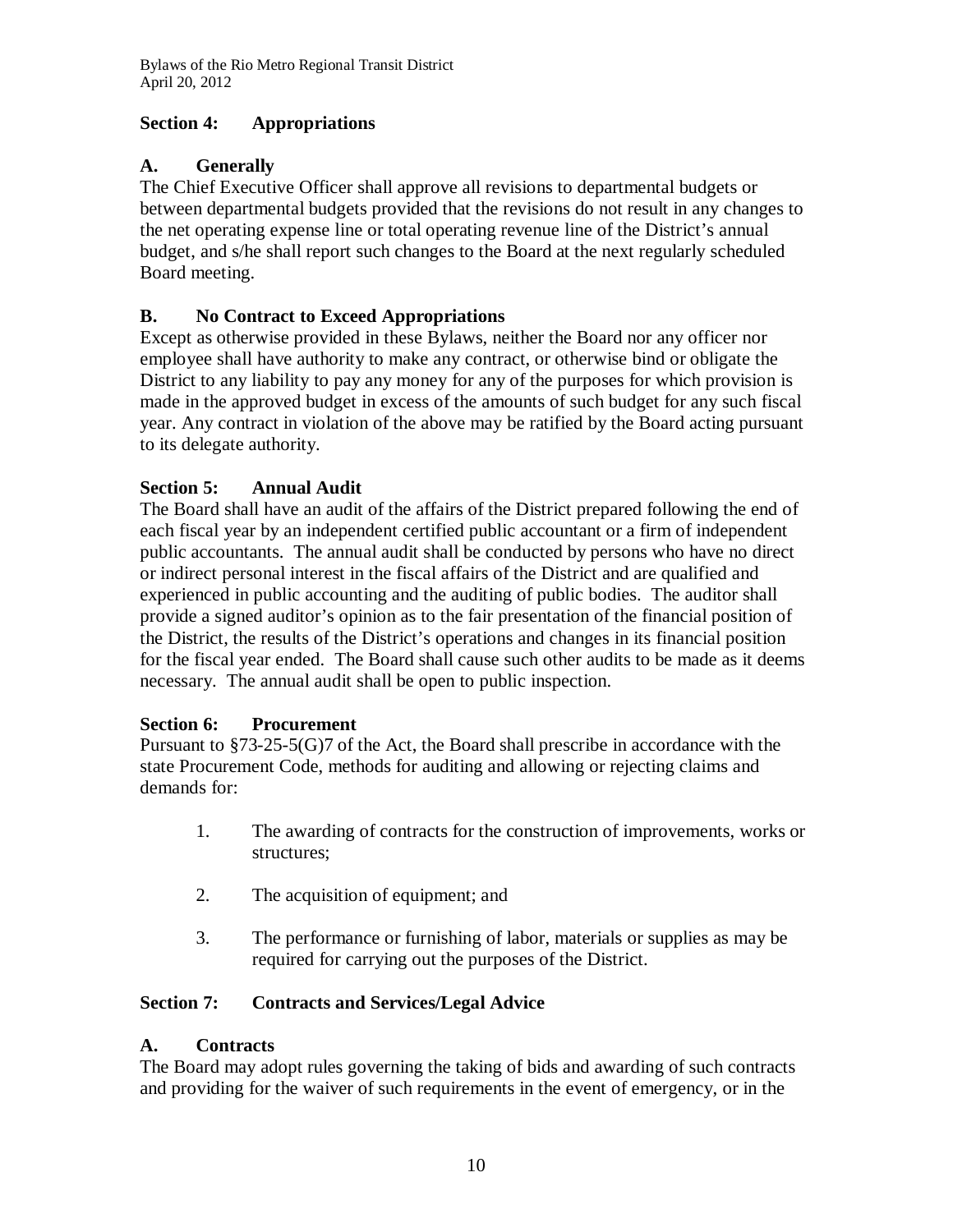event conditions are not appropriate for the use of formal advertising, items are available only from a single source, or, after solicitation, competition is determined to be inadequate. The Board shall include:

- 1. Rules for Consulting and Professional Services; and
- 2. Rules for Real Property

#### **B. Legal Counsel**

The Board shall have the authority to retain attorneys as legal counsel to the District at its sole discretion under whatever arrangement it sees fit to negotiate. Such legal counsel may be called upon as needed by the District to provide whatever counsel it deems necessary in order to properly perform its duties.

#### **Section 8: Investments**

The Board may establish an investment policy to establish the parameters for investing District funds.

#### **Section 9: Depository**

The Board shall designate one or more banks to serve as the depository for District funds. All District funds shall be deposited in the depository bank or banks unless otherwise required by resolutions authorizing the issuance of the District's bonds or notes.

#### **ARTICLE VI OFFICIAL SEAL**

The seal shall be in such form as the Board shall approve by resolution, and such seal or a facsimile thereof may be impressed on, affixed to, or in any manner reproduced upon, instruments of any nature that seals are generally used by public and private corporations.

#### **ARTICLE VII MEMBERSHIP**

#### **Section 1: Establishment and Organization of the Board of Directors**

#### **A. Board Composition**

The Board shall be composed of at least one Director from each governmental unit that is a member of the District. The number of directors for each of these governmental units shall be determined based on population in the manner detailed below, except that a governmental unit shall not have a majority of membership on the Board, unless there are three or fewer governmental units in the District.

1. Population under – 50,000 – One Director

- 2. Population 50,001 100,000 Two Directors
- 3. Population 100,001 150,000 Three Directors
- 4. Population 150,001 300,000 Four Directors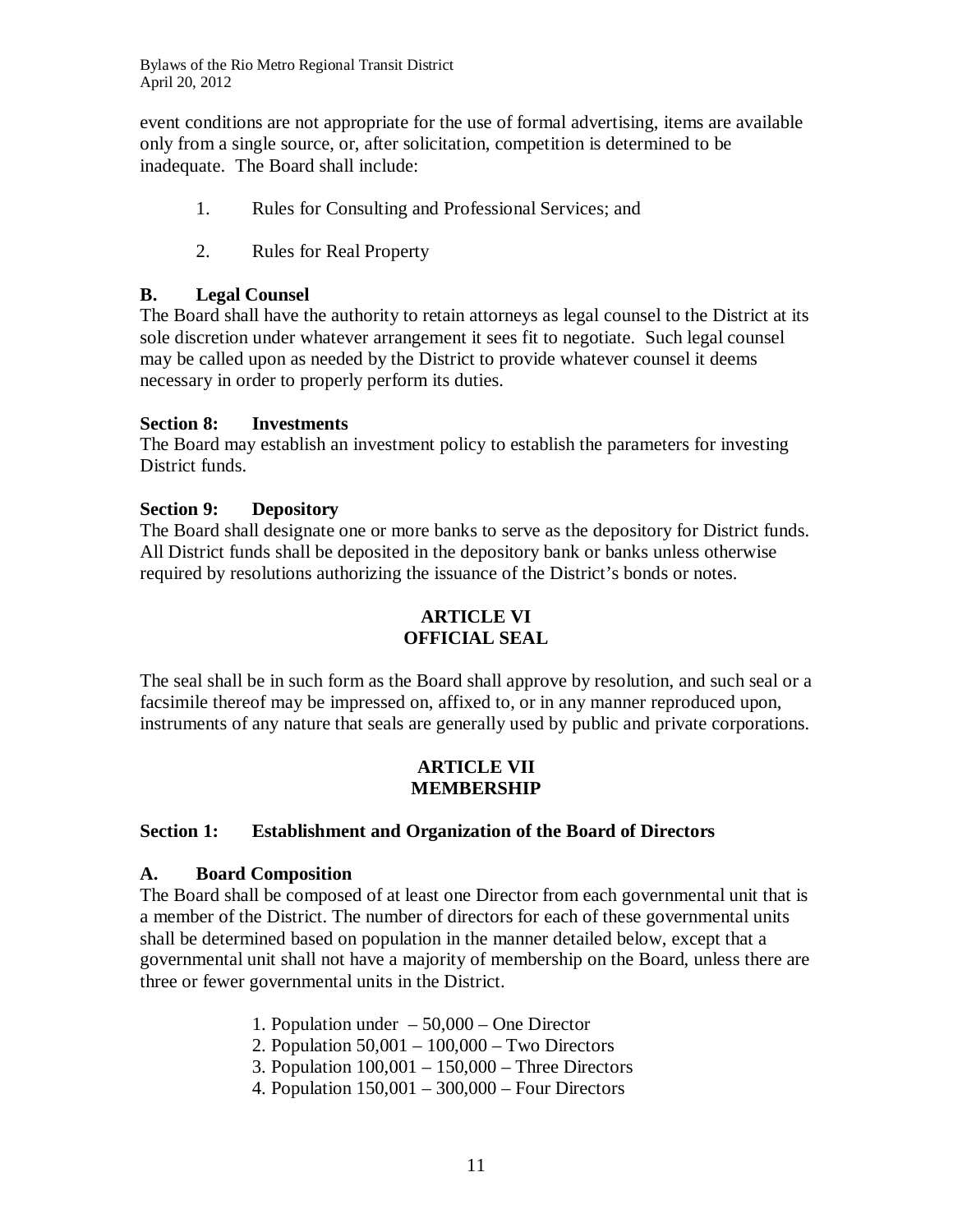- 5. Population 300,001 450,000 Five Directors
- 6. Population  $450,001 600,000 Six Directors$
- 7. Population 600,001 750,000 Seven Directors

The Board shall be reconstituted in the year following each official federal census.

#### **B. (reserved)**

#### **C. Manner of the Appointment of Directors and Alternate Directors, Their Term of Service and Qualifications and Procedure for Filling Vacancies.**

#### **1. Appointment**.

Each governmental unit that is a signatory to this Contract shall appoint, in a manner to be determined by each governmental unit, an elected official(s) of the governmental unit as a Director and may also appoint a designee(s) for this elected official(s) as an Alternate Director.

#### **2. Term of Service and Qualifications.**

The term of service for each Director and Alternate Director, if any, shall commence with the first meeting of the Board following his or her appointment, shall be for a minimum of one year, and shall continue until:

- a. The date on which a successor is duly appointed; or
- b. The date on which he or she ceases to be an elected official of the appointing governmental unit; or
- c. The date on which he or she is removed from the Board by thegovernmental entity.

#### **3. Filling Vacancies and Resignations.**

- a. Resignation. Any Director or Alternate Director may resign at any time, effective upon receipt by the Board Chair of a written notice of resignation. The resignation by the Board Chair is effective upon receipt by the Board Vice-Chair of a written notice of resignation. A resignation by the Board Vice-Chair when the Board Chair position is vacant is effective upon receipt by the Chief Executive Officer of a written notice of resignation.
- b. Vacancies. Vacancies in the office of any Director or Alternate Director shall be filled pursuant to Section 1C1 of this article.

#### **D. Alternate Director**

In the event a Director is absent from a Board meeting, the Alternate Director appointed by the governmental unit that appointed the Director shall act for the Director for all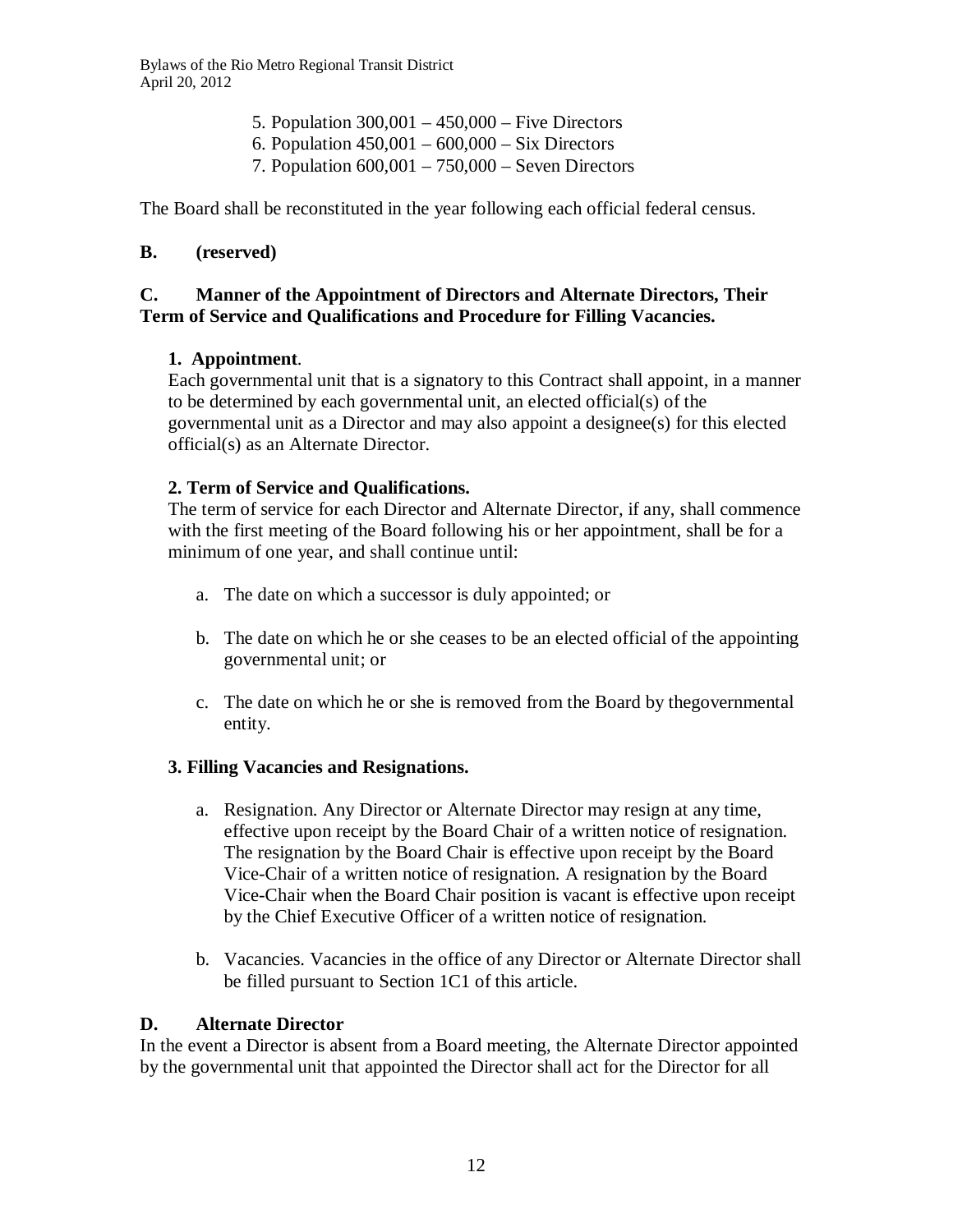purposes, except in the following instances, when only an elected official may cast a vote:

- 1. Ratification of acquisition of land by negotiated sale; and
- 2. Issuance of bonds.

#### **E. Officers of the Board, the Manner of their Appointment and their Duties.**

#### 1. Board Chair.

a. Powers, Authority and Duties. The Board Chair shall have the power to call and chair meetings of the Board and such other powers as may be prescribed from time to time by the Board. The Board Chair shall have such additional authority, powers and duties as are appropriate and customary for the office of the chair of the board of directors of entities such as the District, and as the Board may otherwise prescribe.

b. Selection of Board Chair. The names of those nominated shall be voted upon by successive ballots until a nominee receives a majority vote of the Directors in attendance. At the conclusion of each ballot when no nominee has received a majority vote, the nominee receiving the lowest vote total shall be eliminated from successive ballots.

2. Board Vice-Chair.

a. Powers, Authority and Duties. The Vice-Chair shall be the Officer next in seniority after the Board Chair and, upon the death, absence or disability of the Board Chair shall have the authority, powers and duties of the Board Chair. The Board Vice-Chair shall have additional authority, powers and duties as are prescribed by the Board.

b. Selection of Board Vice-Chair. The names of those nominated shall be voted upon by successive ballots until a nominee receives a majority vote of the Directors in attendance. At the conclusion of each ballot when no nominee has received a majority vote, the nominee receiving the lowest vote total shall be eliminated from successive ballots.

3. Removal of Board Chair and/or Board Vice-Chair. The Board Chair and Board Vice-Chair may be removed from office by an affirmative vote of a majority of the Board Membership. A motion made at a regular meeting shall initiate such action, but the vote shall not be called for until the next regular meeting or at a special meeting called for the purpose of considering such motion. The Chief Executive Officer shall cause to be delivered or shall mail a copy of the resolution to remove the Board Chair and/or Board Vice-Chair to the affected individual(s) at least seven calendar days prior to the meeting at which the motion is to be considered.